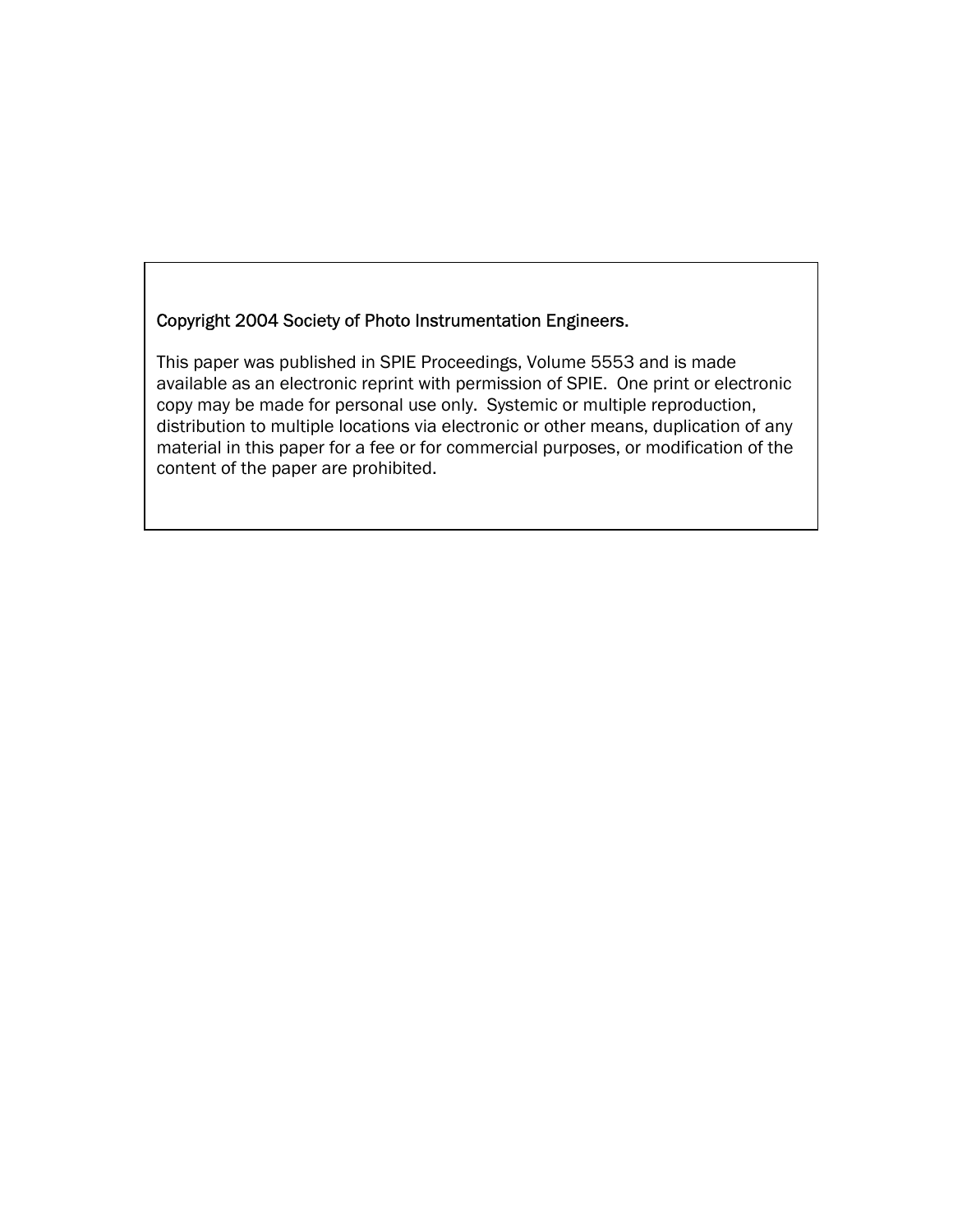# **Improving spatial light modulator performance through phase compensation**

Jamie Harriman, Anna Linnenberger, and Steve Serati Boulder Nonlinear Systems, Inc. 450 Courtney Way, #107 Lafayette, Colorado 80026

#### **ABSTRACT**

High-resolution, liquid-crystal spatial light modulators (SLMs) are being used as dynamic phase screens<sup>1,2</sup> for testing optical systems and as optical wavefront compensators<sup>3,4</sup> to dynamically correct distortions. An SLM provides hundreds of waves of adjustable phase modulation across the aperture of the device. Some of this phase adjustment can be used to compensate for distortions internal to the SLM such as backplane curvature. Because of modulo- $2\pi$ operation, the dynamic range of the device is not significantly decreased by adding phase compensation, as long as the phase shift over the aperture is only a few waves. In this paper, we will discuss the techniques being used to determine the correct phase compensation for SLMs and how the compensation is being applied through the SLM control software.

**Keywords**: phase compensation, spatial light modulator, phase screens, wavefront compensation

# **1. INTRODUCTION**

High-resolution phase-only SLMs generate phase profiles with hundreds of waves of stroke using modulo-2p modulation. However, there are several implementation issues that prevent this capability from being easily realized when SLMs are integrated into systems as wavefront controllers. One problem is that display-type metrics have been traditionally used to characterize and calibrate phase SLMs, instead of metrics based on wavefront quality and accuracy of the phase profiles that are generated. The use of display metrics for evaluating phase SLM performance has resulted in incomplete calibration for phase screen generators and wavefront compensators, forcing additional characterization by the end user.<sup>5,6</sup> To help solve this problem, Boulder Nonlinear Systems (BNS) is taking a leadership role in defining new metrics to evaluate Liquid Crystal on Silicon (LCoS) Spatial Light Modulators (SLMs) used as wavefront controllers. In this effort to more accurately characterize and calibrate phase-only SLMs, new testing and calibration methods are being developed as well as new control software that will allow users to correct static aberrations within the system while dynamically varying the phase profile using Zernike Polynomial Coefficients to control the phase front.

LCoS SLMs have an inherent curvature to them causing reflective wavefront distortion in an optical system. The silicon backplanes used in LCoS SLMs are one of the largest contributors to the curvature of an SLM due to limitations in the polishing process at silicon foundries. The liquid crystal layer also contributes to the reflected wavefront distortion. The total wavefront distortion in an optical system that uses an LCoS SLM, is the sum of the reflected wavefront distortion due to the SLM and the wavefront distortion cause by all of the other components in the system. In a phase only optical system this wavefront distortion causes phase error. Since phase SLMs can be used to compensate for unwanted phase error, the devices can be self correcting. The phase error due to the distortion of a device can be greatly reduced through a wavefront distortion analysis and calibration procedure. Fortunately, the phase error compensation does not significantly reduce the dynamic range of the SLM as long as there are less than a few waves of distortion across a device.

The wavefront distortion analysis and compensation procedure includes a fringe analysis of the SLM using an interferometer (refer to Figure 4). This fringe analysis produces Zernike Polynomial Coefficients which describe the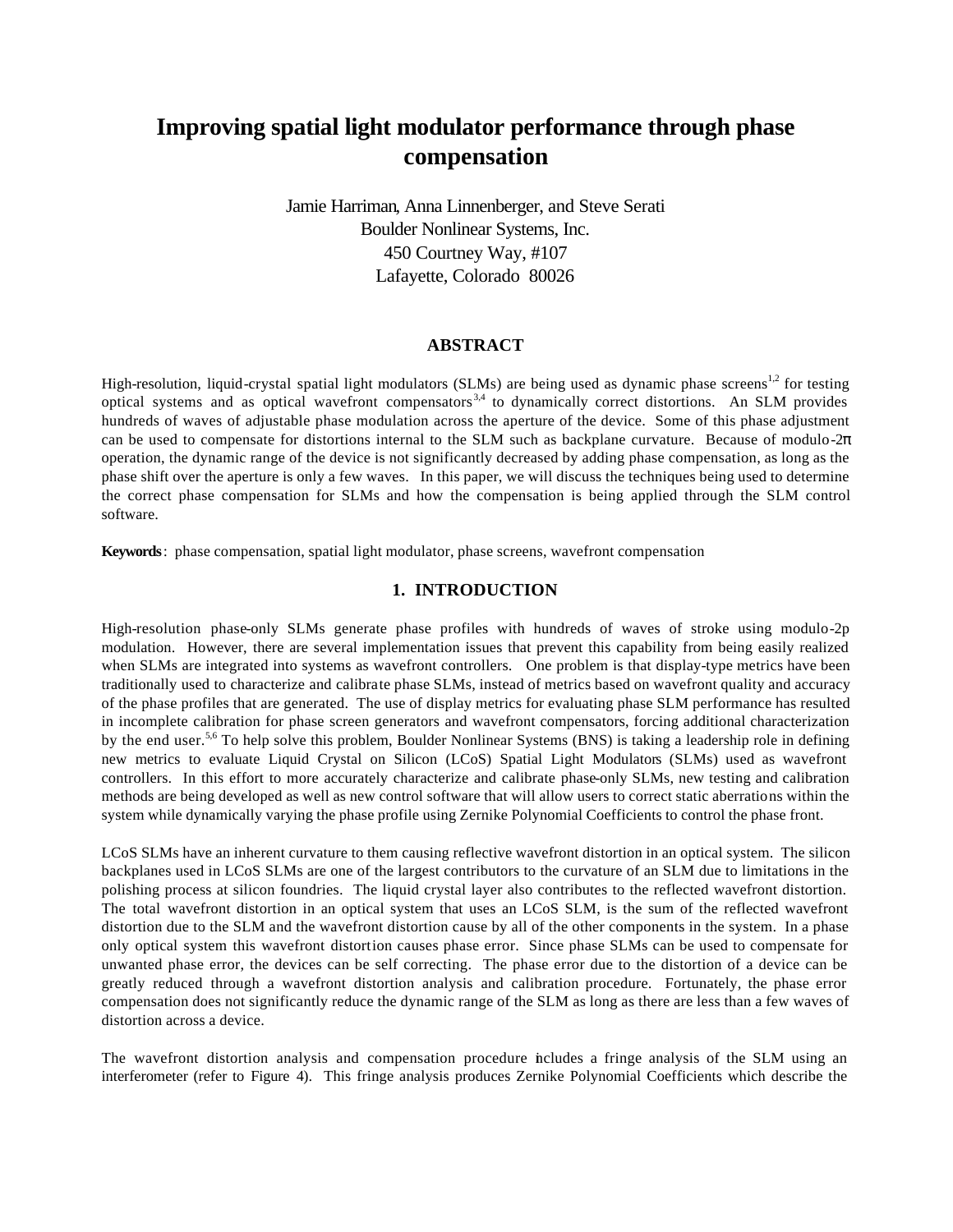wavefront distortion across the active area of the device. Zernike polynomials are only orthogonal functions when representing circular apertures that have no discontinuity within the aperture. Because of the circular nature of the Zernike polynomials, the compensation of the corners of the square SLM aperture is limited.

The wavefront compensation application requires that the devices have a linear phase response. Because the LCoS SLM devices do not have a linear phase response using gray values that linearly increase from 0 to 255 (for an 8 bit system), the device must be calibrated. This calibration is the second step in the wavefront distortion calibration and compensation and results in a look up table (LUT) for a device. The LUT calibration defines a mapping of 0 to 255 grayscale values to a new set of grayscale values that result in a linear phase response of the device over a full wave, 0 to 2p, of stroke. The LUT calibration is critical because the wavefront distortion compensation is applied to the SLM modulo-2p. Therefore, the optimum gray levels for 0 and 2p must be determined so that the transitions between them are smooth. If the optimum values for 0 and 2p phase are not used, there can be unwanted phase modulation in the 0 to 2p transitions.

The third step is the application of the wavefront distortion compensation to the SLM. After the wavefront distortion calibration is complete, the SLM control software application can be used to write phase patterns to the SLM while applying the compensation to the SLM. Since the compensation is added to the desired phase pattern using modulo- $2\pi$ addition, it does not significantly reduce the dynamic range of the SLM, which has effectively hundreds of waves of stroke.

The interferograms shown in Figure 1 and Figure 2 illustrate an example of a 512 x 512 phase SLM before and after wavefront distortion compensation. The wavefront distortion before compensation was approximately 1.2? at 690nm (refer to Figure 1). The wavefront distortion after compensation is approximately ?/4 at 690nm and is shown in Figure 2.

#### **Device 1 before wavefront distortion compensation ~ 1.2? (1.2 waves) analyzed over a square aperture**





Figure 1. 512 x 512 SLM, Device 1 before wavefront distortion compensation with no tilt (left) and x-tilt (right). The wavefront distortion of this device is approximately 1.2? (1.2 waves) at 690nm.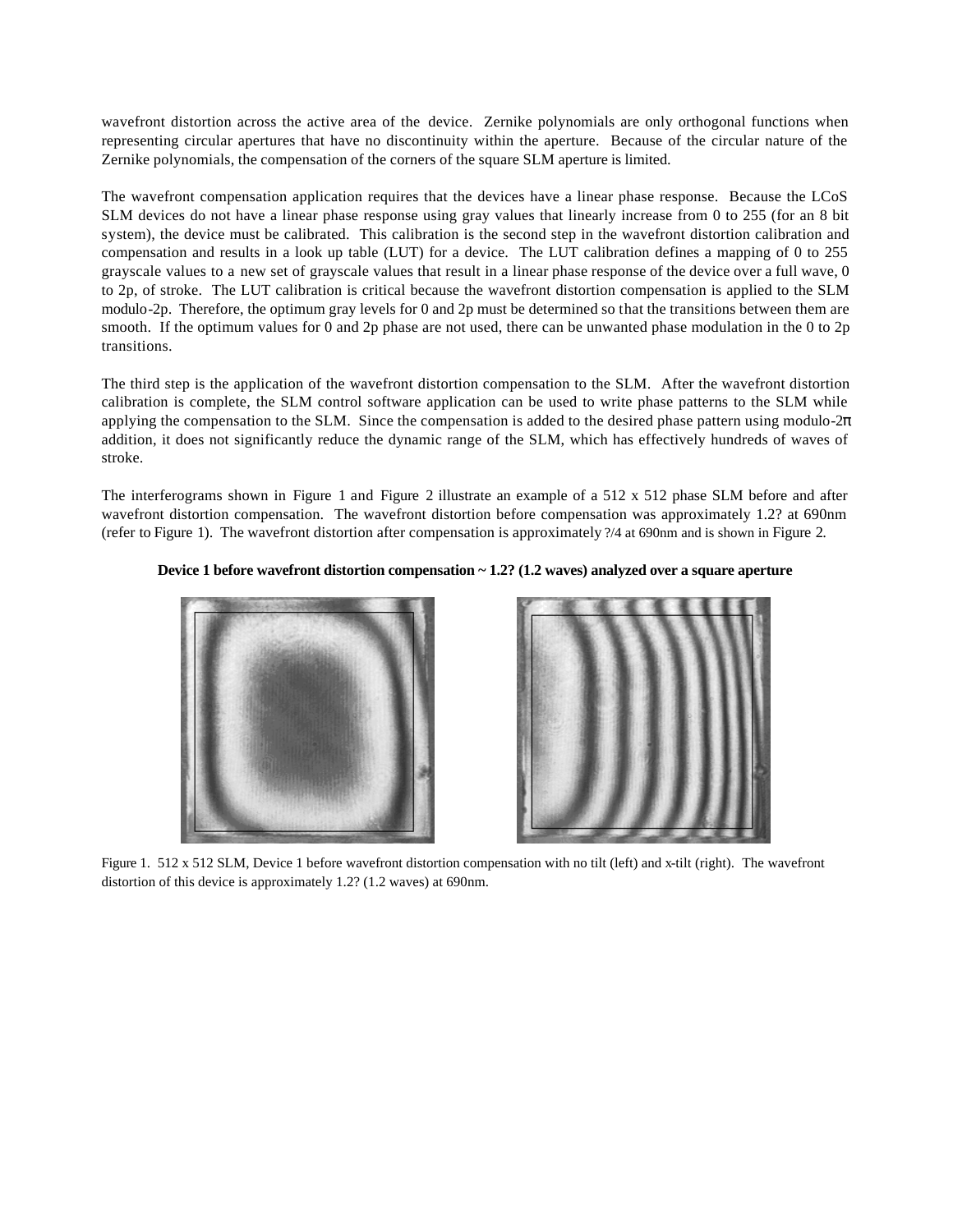**Device 1 after wavefront distortion compensation ~ ?/4 (.25 waves) analyzed over a circular aperture**





Figure 2. 512 x 512 SLM, Device 1, after wavefront distortion compensation with no tilt (left) and x-tilt (right). The wavefront distortion of this device is approximately ?/4 (1/4 wave) analyzed over a circular aperture at 690nm.

The phase SLM calibration software shown in Figure 3 below can be used to automatically generate the look up table (LUT) for a device. The calibration software also reads in the 20 Zernike Polynomials generated by the fringe analysis software. Using the Zernike Polynomials and the LUT, a compensation image is created and can then be applied to the SLM. The compensation image and LUT can then be saved for use with the SLM control software.

| Phase SLM Characterization and LUT Generation - Fringe Center                                          | $   \square  $ $\times$ $ $                                                              |
|--------------------------------------------------------------------------------------------------------|------------------------------------------------------------------------------------------|
|                                                                                                        | Test Wavlength<br>Design Wavelength<br>690<br>690<br>Fringe Analysis File (.qfd)         |
|                                                                                                        | File Name<br>Pre Corr P-V Error<br>1.16128<br>slm5899n atRed<br>Browse                   |
|                                                                                                        | Post Correction File Name<br>Post Corr P-V Error<br>0.233009<br>slm5899n_atRed<br>Browse |
|                                                                                                        | Saving                                                                                   |
|                                                                                                        | Corr Image File Name<br><b>SLM Serial Number</b>                                         |
|                                                                                                        | slm5899n.bmp<br>slm5899n<br>Save                                                         |
|                                                                                                        | LUT File Name                                                                            |
|                                                                                                        | slm5899n.LUT<br>Browse<br>Save                                                           |
| Min Valley Value                                                                                       | Bitmap                                                                                   |
| 130<br>Generate LUT<br>Align                                                                           | Ino file<br>Browse<br>Superimpose                                                        |
| Zernike Polynomials - Correction Image                                                                 |                                                                                          |
| Piston<br>Coma X<br>Second Astig Y<br>Tert. Spherical                                                  |                                                                                          |
| $-0.0272822$<br>12 0.00181688<br>10<br>24 0.00293942<br>6<br>$\mathbf{0}$                              |                                                                                          |
| Coma Y<br>$\times$ Tilt<br>Quat. Spherical<br>Second Coma X<br>$-6.02724$<br>0.0339512<br>13 0.0158729 |                                                                                          |
| $35^{0}$<br>$\overline{7}$<br>1<br>Second Coma Y<br>Y Tilt<br>Spherical                                |                                                                                          |
| 14 -0.0354975<br>0.210124<br>$-0.309868$<br>$\overline{c}$<br>8                                        |                                                                                          |
| TrefoilX<br>Second Spherical<br>Power                                                                  |                                                                                          |
| 15 0.0213875<br>$-1.21297$<br>0.0852891<br>$\overline{a}$<br>3                                         |                                                                                          |
| TetrafoilX<br>Astig <sub>X</sub><br>Trefoil Y                                                          |                                                                                          |
| $-1.05513$<br>10 0.0583897<br>16 -0.715677<br>4                                                        |                                                                                          |
| Second Astig X<br>Astig Y<br>Tetrafoil Y                                                               |                                                                                          |
| 0.236726<br>11 -0.392365<br>17 -0.0142471<br>5                                                         |                                                                                          |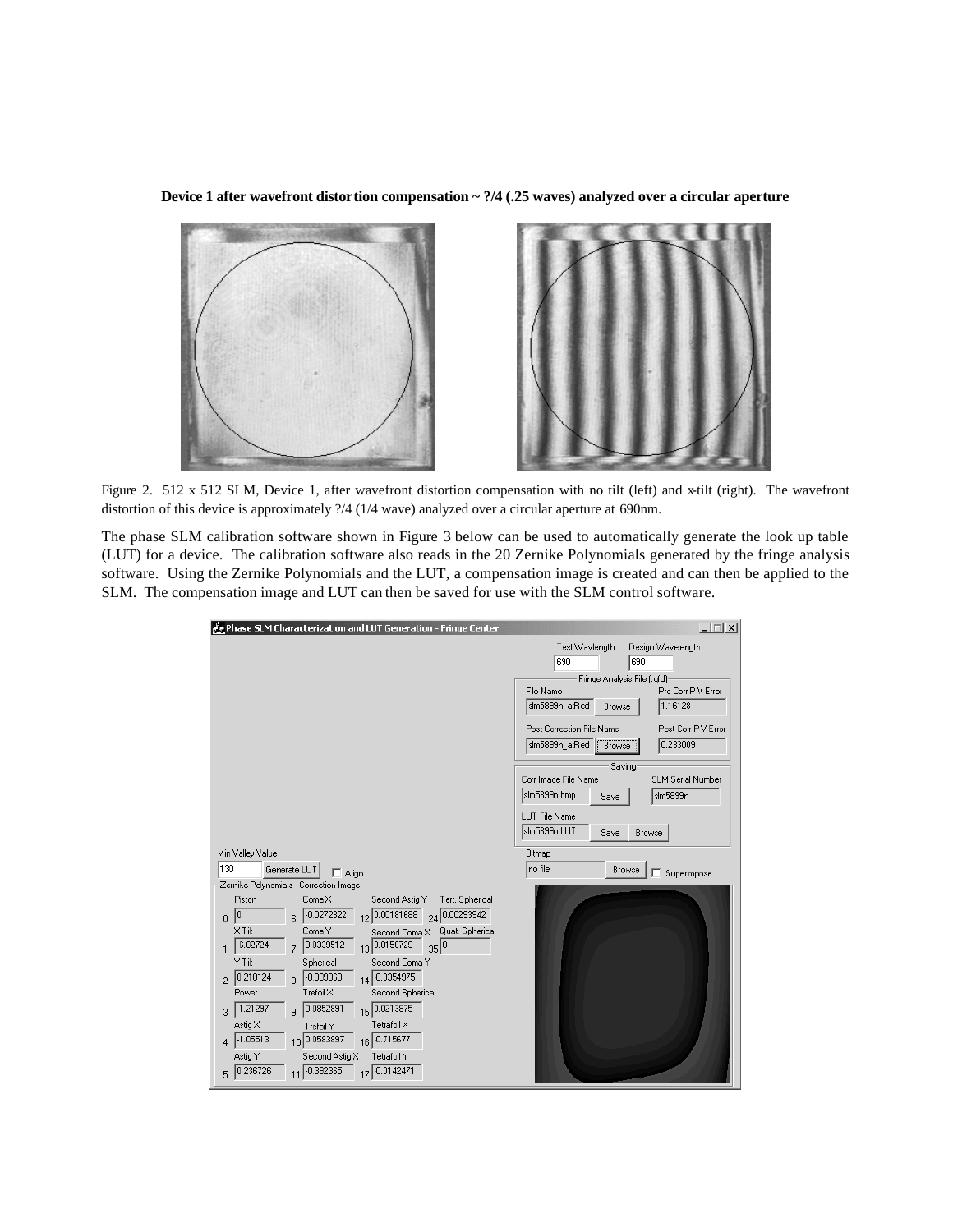Figure 3. Calibration software application reads in Zernike Polynomials, calibrates a LUT, creates a compensation image for an SLM

#### **2. FRINGE ANALYSIS**

The first step in analyzing wavefront distortion on an LCoS SLM is fringe analysis. Using a Michelson interferometer as shown in Figure 4, the reflected wavefront distortion of the SLM & optical system is measured by analyzing the interference fringes. As the X, Y, or XY tilt is added multiple fringes across the aperture can be seen. The degree of curvature of these interference fringes describes the severity of the wavefront distortion. The less the wavefront distortion, the straighter the fringes will be. An image of the fringe pattern created by the SLM is captured using a frame grabber. This image is then analyzed using a software program that calculates the Zernike coefficients based on the fringe pattern. The consistency and accuracy of the interferometer setup is critical for repeatable and consistent fringe analysis.



#### Michelson Interferometer

Figure 4. Michelson Interferometer – optical setup for measuring wavefront distortion of the SLM and optical system

#### **3. WAVEFRONT DISTORTION AND ZERNIKE POLYNOMIALS**

In the calibration, Zernike Polynomials 0 through 17, 24 and 35 are used to define the wavefront distortion through fringe analysis. However, through testing, it was found that the most significant Zernike polynomials were Power, Astigmatism X, and Astigmatism Y which are illustrated in Figure 5. These three Zernike Polynomials alone achieve approximately 65% of the total compensation. Each higher order Zernike polynomial following these three helps to slightly improve the overall compensation.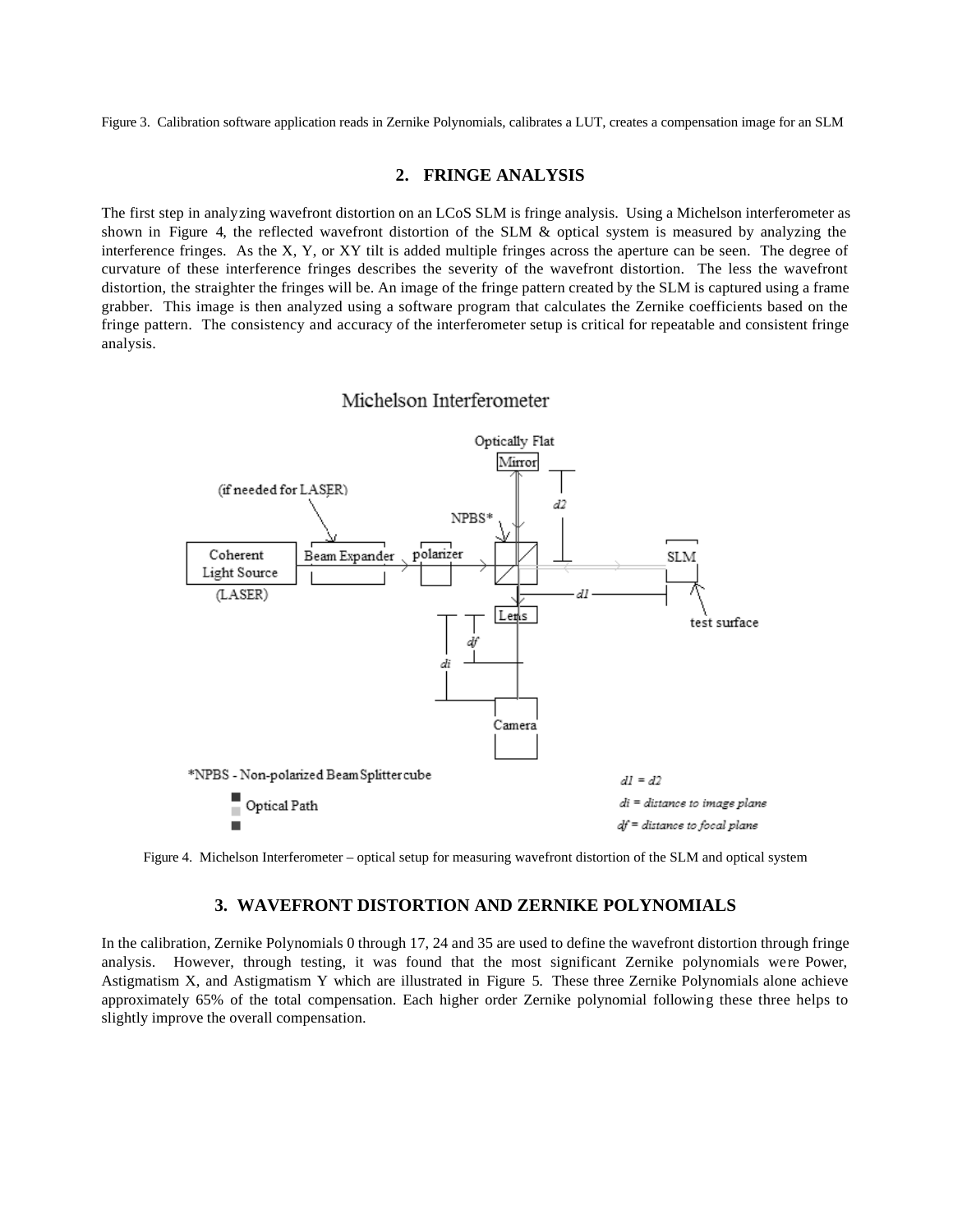

Figure 5 The third, fourth, and fifth Zernike Polynomials, Power, Astigmatism X and Astigmatism Y contribute approximately 65% of the total compensation of a device (illustrations courtesy of Scott Harris of Mission Research Corporation).

# **4. LOOK UP TABLES (LUTs)**

Another important part of the wavefront distortion calibration is the LUT calibration. In a phase-only SLM application a LUT is used to map grayscale values 0 to 255 to a new set of grayscale values that result in a linear 0 to  $2\pi$  phase shift. If the mapping is correct, then gray value 0 should be mapped to a grayscale value that will result in a 0 phase shift, gray value 64 should be mapped to a grayscale value that will result in a  $\pi/2$  phase shift, gray value 128 should be mapped to a grayscale value that will result in a  $\pi$  phase shift and so on up to gray value 255 mapping to a grayscale value that will result in a  $2\pi$  phase shift.

One technique of translating grayscale values to phase shifts uses a series of 128 images. Each of these 128 images is applied to the SLM and then the resulting image is frame grabbed and analyzed. The series of 128 images that are applied to the SLM all have a grayscale value of 0 on the top half of the image, which acts as the reference, and have an incrementing grayscale value on the bottom half of the image. The first image has a grayscale value of 0 on the top, and a grayscale value of 0 on the bottom. The next image has a grayscale value of 0 on the top, and a grayscale value of 1 on the bottom. The images continue to increment in the grayscale value along the bottom of the image until the last image, which has a grayscale value of 0 on the top and a grayscale value of 127 on the bottom. The left side of Figure 7 shows an example image, which has a grayscale value of 0 on the top and a grayscale value of 55 on the bottom. The right side of Figure 7 shows the frame grabbed data that was stored when the image on the left was applied to the SLM. This figure illustrates that a grayscale value of 55 results in approximately a  $\pi$  phase shift, because the fringes along the bottom half of the SLM are approximately shifted by 50 percent of the distance between the fringes along the top half of the SLM.



Figure 6 Grayscale 0 (left), result (right) 0 phase shift

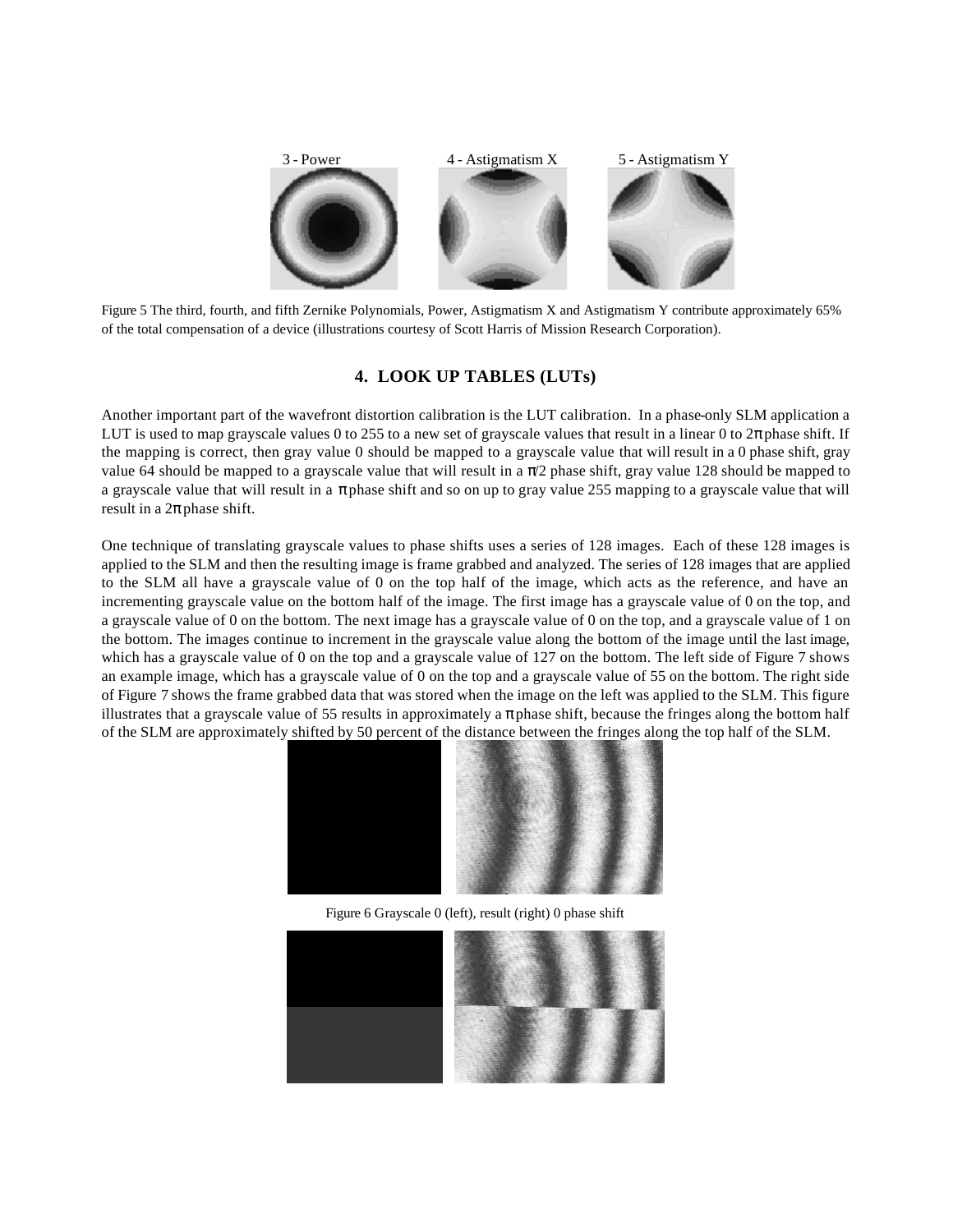#### Figure 7 Grayscale 55 (left), result (right)  $\pi$  phase shift



Figure 8 Grayscale 77 (left), result (right)  $2\pi$  phase shift

This process of generating a LUT can be quiet tedious, time consuming, and potentially less accurate if implemented manually. As a more efficient and consistent alternative, a program has been written that automatically computes the phase shift that is produced by each gray value. The images describe above are loaded onto the SLM, and the resulting phase patterns are captured and analyzed. The analysis program automatically calculates the phase shift that results from each gray value with respect to a 0 phase shift. The output of this analysis is a LUT that maps gray values 0 to 255 to the gray values that give a linear phase shift over a full wave (0 to  $2\pi$ ) of phase stroke. This program is included in the calibration software application (refer to Figure 3).

In the SLM system discussed in this section, the electrical addressing scheme uses 8 bits or 256 gray levels. However, as mentioned earlier in this section, only 128 images are used to calibrate a linear mapping of gray scale to phase shift to produce the LUT. This discrepancy is due to the fact that the most significant bit of the addressing scheme is actually a sign bit used to electrically balance the LC modulator to prevent ion migration and space charge build up at the electrodes. However, the nematic LC modulator is not sensitive to the polarity of the addressing field. Thus, the addressing values that range from 0 to 127 produce the same phase shift as the values 255 to 127, as shown in Figure 9. Therefore only 128 images that increase from gray values 0 to 127 are required in the calibration of the LUT for a device.

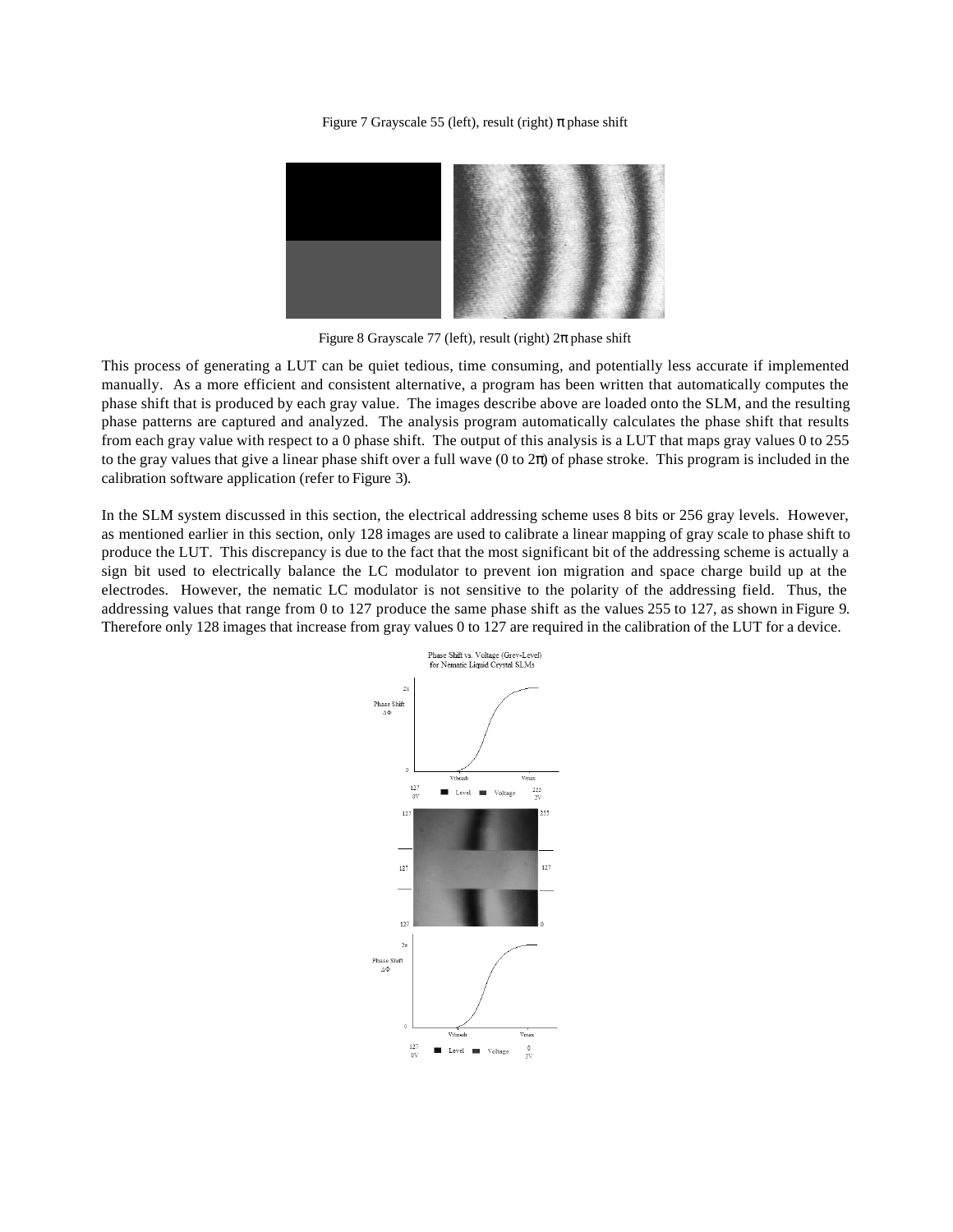# **5. WAVEFRONT COMPENSATION APPLICATION AND TEST RESULTS**

Using a fringe analysis program, the SLM is analyzed and a list of 20 Zernike polynomials is generated. The calibration software reads in that list of Zernike polynomials and generates a compensation image using equations that convert Zernike polynomials from polar coordinates to Cartesian coordinates. This image is superimposed with the desired phase image by adding the grayscale values of the two images pixel by pixel modulo 256. The resulting image is then processed through the LUT (look up table) that maps gray values 0 to 255 to a data set that results in a linear 0 to  $2\pi$ phase shift. This image is then downloaded to the SLM. This process is outlined in the flow chart illustrated in Figure 10. The final result is an adaptive wavefront controller with only a quarter-wave (?/4) of distortion and a linear phase response from 0 to  $2\pi$  in the case of Device 1 (refer to Figure 1 and Figure 2).



Figure 10 Wavefront distortion compensation Image Application Flow Chart

As an exercise in understanding the degree of compensation that can be achieved using the wevefront distortion compensation, a more severe example is looked at using Device 2 in Figure 11 and Figure 12. In this example, the wavefront distortion is approximately 2? of at 690nm before compensation Figure 11. The wavefront distortion after compensation is reduced to approximately ?/2 at 690nm which is demonstrated in Figure 12.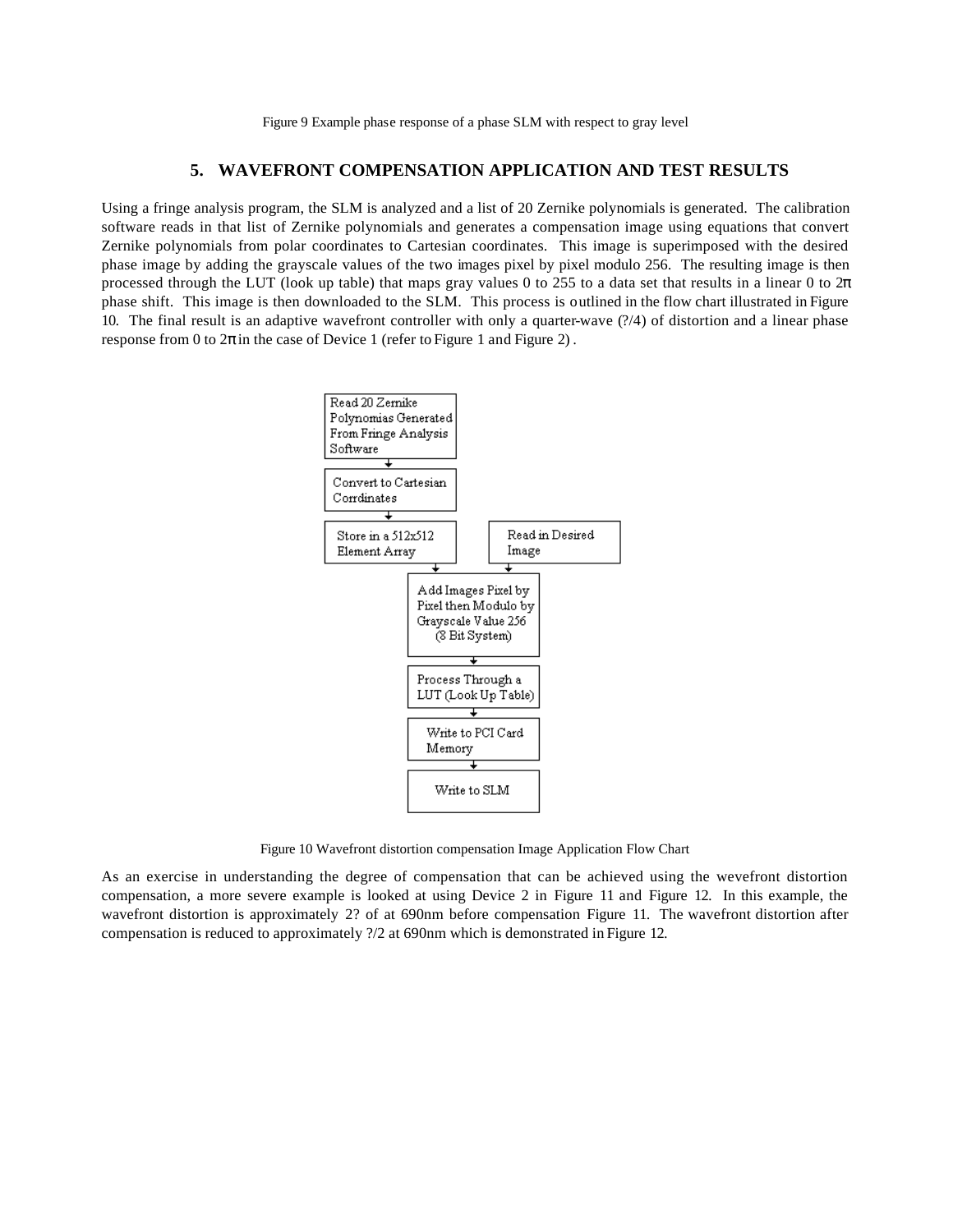**Device 2 before wavefront distortion compensation 2? (2 waves)**



Figure 11 512 x 512 phase SLM, Device 2 before wavefront distortion compensation with no tilt (left) and x-tilt (right). The wavefront distortion of this device is approximately 2? (2 waves) at 690nm





Figure 12 512 x 512 SLM, Device 2, after wavefront distortion compensation with no tilt (left) and x-tilt (right). The wavefront distortion of this device is approximately ?/2 (1/2 wave) analyzed over a circular aperture at 690nm

When comparing Device 1 to Device 2 it is clear that the wavefront distortion of Device 1 after compensation is less than that of Device 2. Not only does Device 1 have less wavefront distortion across the center of the device, but also it has significantly less distortion in the corner regions of the device. This is because Zernike polynomials define a wavefront over a circular aperture. The format of the SLMs is a two dimensional (2-D) square pixel array and because of this it would be ideal if Zernike polynomials defined a wavefront over a square aperture. Forcing a circular aperture to apply to a square aperture causes problems in the corners of the square. So, as the severity of the distortion of the device increases as it does in Device 2, it becomes increasingly difficult to accurately compensate in the corners of the device. This is clearly shown in Figure 12 where the corners of Device 2 have a distortion of approximately 2 waves. However, the wavefront distortion across the circular aperture in the center of Device 2 is approximately a half wave  $(?)/2$ . Although the wavefront distortion of Device 2 could not be compensated to the degree that Device 1 was, the wavefront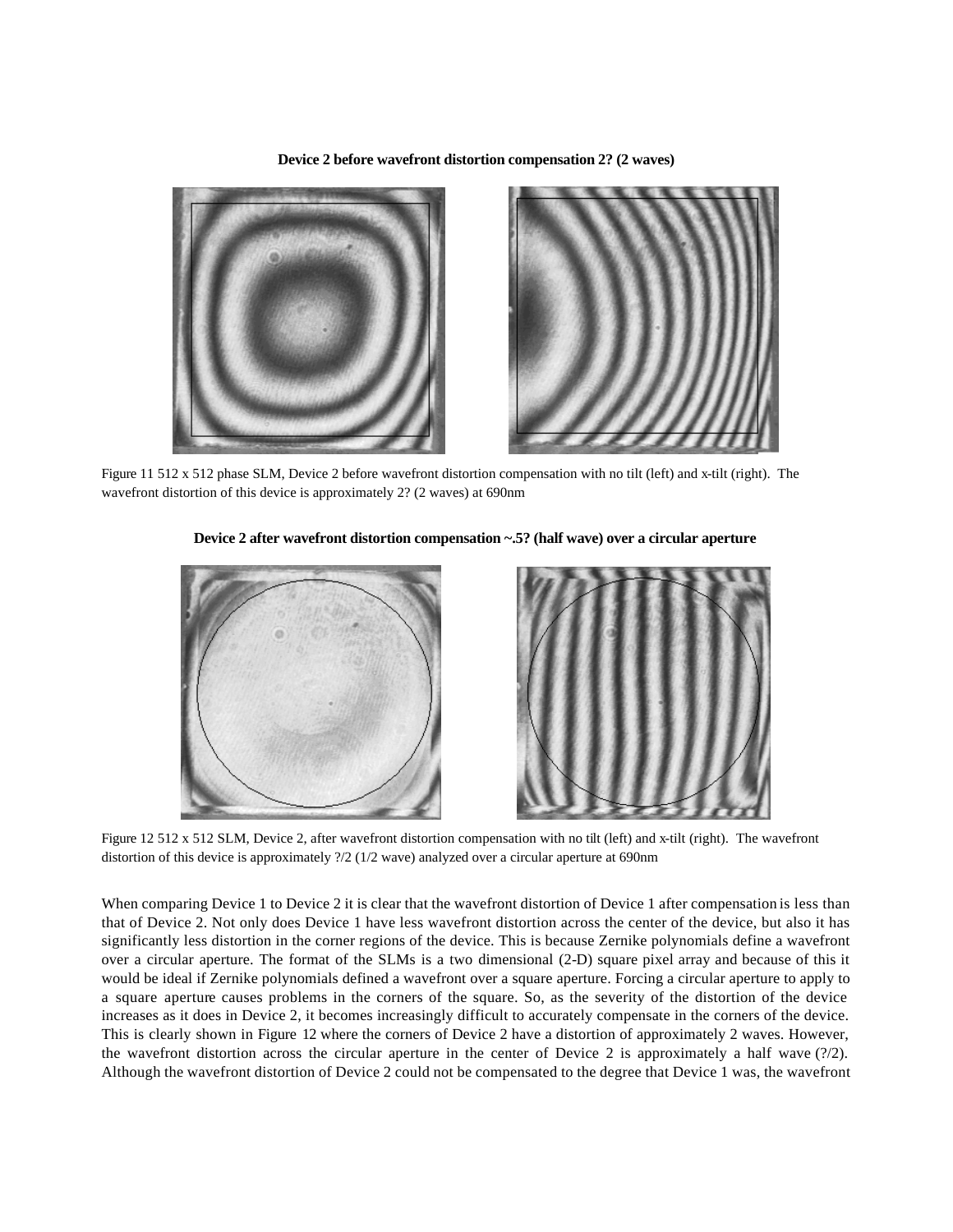distortion of the device still saw a significant improvement - by a factor of four. Again this example is a useful illustration for examining how much distortion a device and system can have and still be compensated to some minimum threshold.

A quick test to verify a successful compensation and LUT calibration can be done by applying the compensation to an SLM and writing a phase pattern as shown in Figure 13, while using the calibrated LUT.





When applying the compensation and the calibrated LUT, the wavefront distortion should decrease and the phase shift visible across the device in X should be linear and precisely 0 to  $2\pi$  (refer to Figure 14).





Figure 14 512 x 512 phase SLM, Device 1. The left image is an interferogram of device before compensation and before LUT calibration. The interferogram on the right is after compensation with the calibrated LUT.

The compensation image used to reduce the wavefront distortion reflected from the SLM can be applied to the SLM while also applying additional phase patterns to correct for other aberrations in a phase-only system. As shown in the flow chart of Figure 10, the compensation image is applied using modulo- $2\pi$  addition to any desired dynamic phase pattern and then written to the SLM by the control software. As represented by captured fringe patterns shown in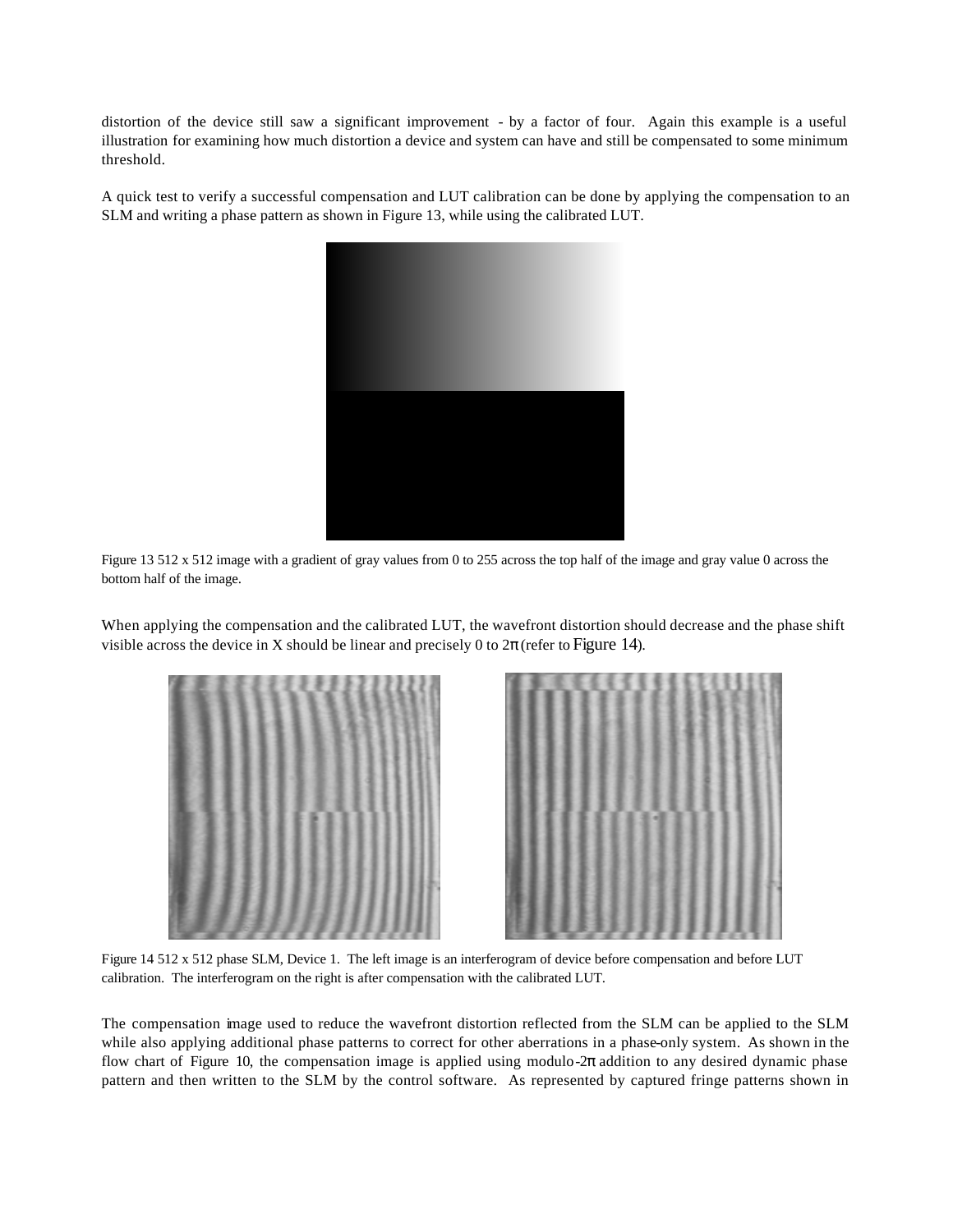Figure 15, the compensation image and the dynamic phase patterns generated based on Zernike polynomial inputs accurately control the phase front producing clean representations of the desired wavefront.



Figure 15 512 x 512 phase SLM, Device 1. After compensation and with Astigmatism X, Astigmatism Y, and Astigmatism X and Astigmatism Y, the fourth, fifth and fourth and fifth (combined) Zernike Polynomials, images loaded onto the SLM.

# **6. CONCLUSION**

Techniques for analyzing and calibrating high-resolution liquid crystal phase SLMs have been discussed. These automated calibration techniques produce very good results when the phase SLM aberrations are not severe (less than a few waves). For severely distorted devices, the techniques can be less affective because there is greater zonal variation in the liquid crystal's phase response versus voltage. Fortunately, these techniques still offer a significant improvement in device performance as well as a more practical and user friendly technique of analyzing and calibrating phase LCoS SLMs.

### **ACKNOWLEDGEMENTS**

This work was funded internally and through DARPA's Bio- Optic Synthetic Systems (BOSS) program.

#### **REFERENCES**

- 1. M. Giles, A. Seward, M.A. Vorontsov, J. Rha and R. Jimenez, "Setting up a liquid crystal phase screen to simulate atmospheric turbulence," *High–Resolution Wavefront Control: Methods, Devices, and Applications II, Proc. SPIE*, **Vol. 4124** (2000)
- 2. G.D. Love, et al, "Emulating Multiconjugate Turbulance," *Beyond Conventional Adaptive Optics, Proc. ESO*  (2001)